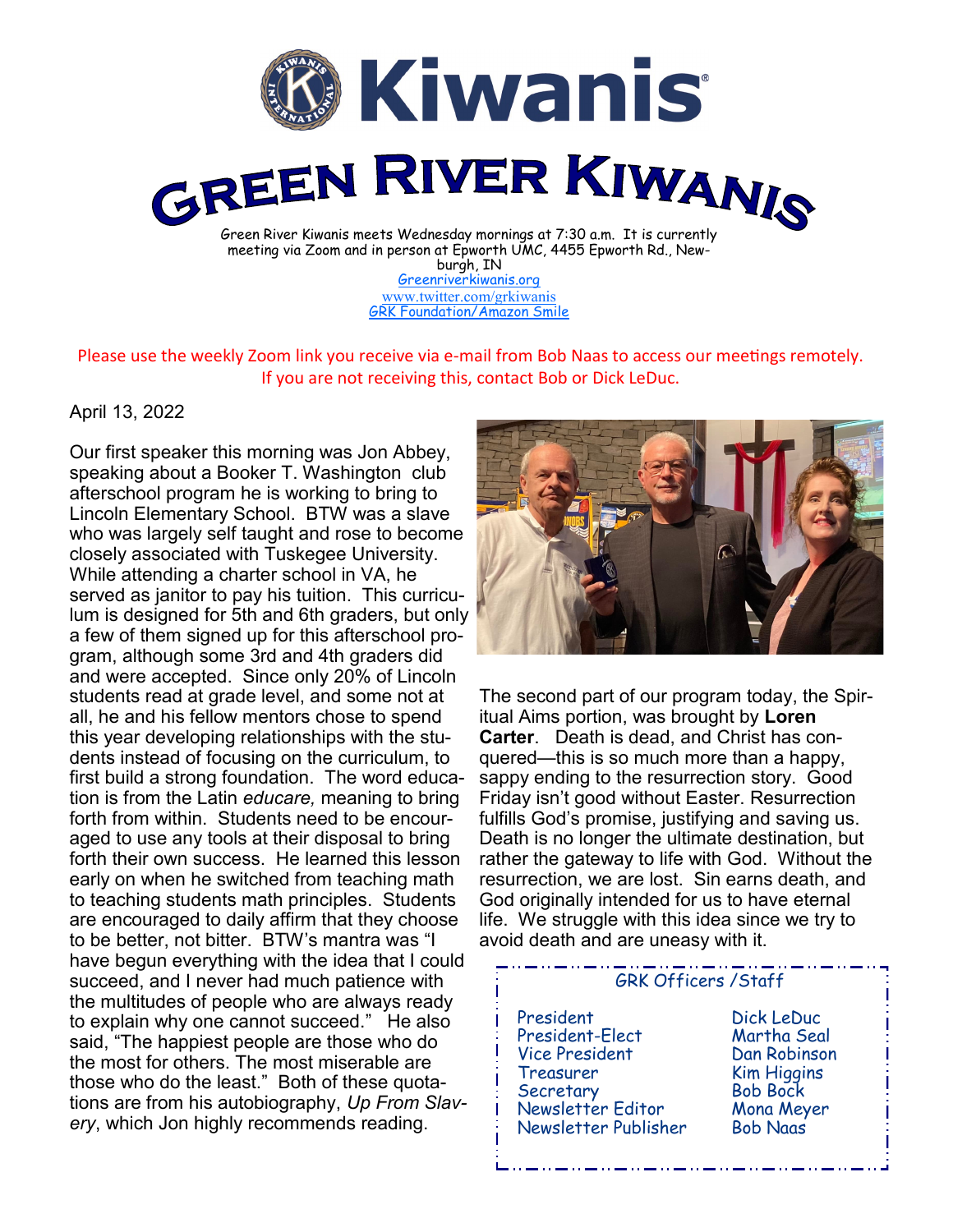GRKiwanians have been invited to shop at the Columbia store in Henderson April 1-24. To do so you MUST bring along the invitation and proof of affiliation that you received via email from **Amy Fehn** yesterday, in addition to a photo ID. If you did not receive this, contact **Amy**.

BBQ sales are going well!! Pick-up is at Christ Church UCC, 3601 Washington Ave, from 12:00 - 2:00 on Saturday, April 16.

 $\mathcal{L}_\text{max}$  , and the set of the set of the set of the set of the set of the set of the set of the set of the set of the set of the set of the set of the set of the set of the set of the set of the set of the set of the

 $\mathcal{L}_\text{max}$  , and the set of the set of the set of the set of the set of the set of the set of the set of the set of the set of the set of the set of the set of the set of the set of the set of the set of the set of the

Dinner night out is April 21, 6:00 pm, at the Log Inn—CASH ONLY!!



Save June 2 for the golf outing to benefit Riley. It will be held at Cambridge Golf Course, with a morning and afternoon flight. Contact **Ed Ziemer** if you or someone you know will be a hole sponsor. \_\_\_\_\_\_\_\_\_\_\_\_\_\_\_\_\_\_\_\_\_\_\_\_\_\_\_\_\_\_\_\_\_\_\_\_\_\_

If your team still needs to attend a Circle K meeting at UE, be aware that the last one for the school year will be April 19 at 6 p.m. Contact **Sylvia DeVault** for the location. She was the Special Education prom went very well.

BUG program at Holy Spirit on April 22, 2:00 pm—contact **Sylvia DeVault** if you want to attend.

\_\_\_\_\_\_\_\_\_\_\_\_\_\_\_\_\_\_\_\_\_\_\_\_\_\_\_\_\_\_\_\_\_\_\_\_\_\_



We are also going to try to hold a BUG program at the Dream Center on April 28, after the meal.

 $\mathcal{L}_\text{max}$  , and the set of the set of the set of the set of the set of the set of the set of the set of the set of the set of the set of the set of the set of the set of the set of the set of the set of the set of the

Thought of the week, courtesy of **Dan Oates**:



Next week's speaker will be David Coker, speaking on the WWII production in Evansville's Chrysler plant

See the next page for an invitation from Gene VanStone!